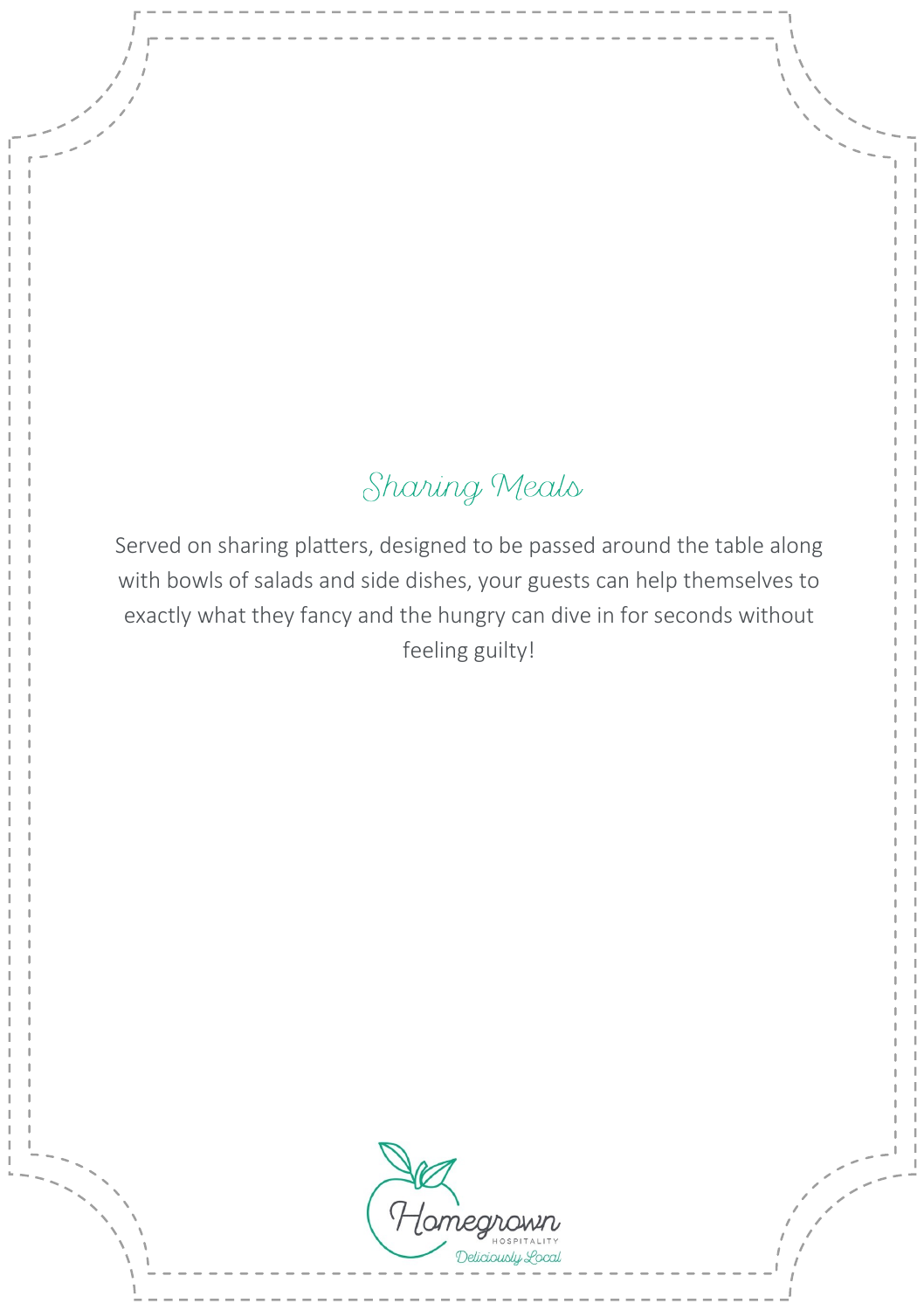## Starter Sharing Boards

## Artisan Bread Board (v)

a selection of mixed artisan bread and olives with extra virgin olive oil and balsamic vinegar

## Pickled Piglet

yorkshire ham hock terrine, pickled vegetables, chorizo braised in yorkshire cider, homegrown's sausage rolls, apple chutney, black pudding bomb, balsamic pickled onions, red onion straws

#### The Italian

prosciutto de parma, bresaola, marinated olives and sun blush tomatoes, ricotta with basil pesto, ripe tomato and basil bruschetta topping, crostini, artisan breadsticks

#### The Catch

yorkshire gin cured salmon, lemon and tarragon potted crayfish, smoked haddock fishcakes, tartare sauce, watercress with lemon vinaigrette, pickled cucumber and beetroot, artisan sourdough

#### Vegetariano (v)

buffalo mozzarella, heritage tomatoes, basil, marinated olives, olive oil, grilled marinated vegetables, sundried tomato and parmesan straws

#### Platter de Paris (v)

baked camembert, creamy garlic mushrooms, rosemary roast potatoes, fig pinwheels, olive straws, parisienne loaf

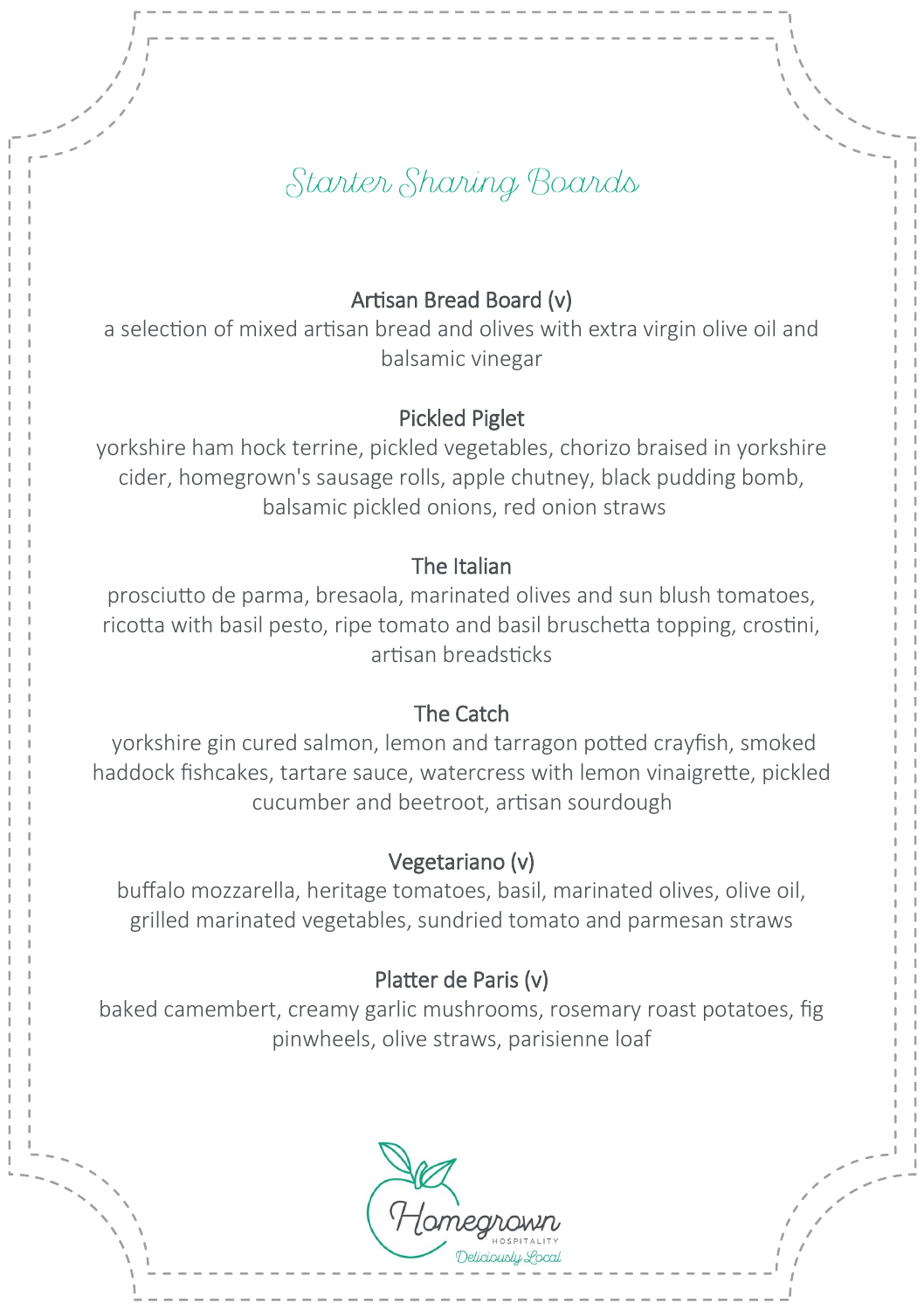## Main Course Sharers

Loaded platters to be shared at the tables along with your choice of accompanying salads and side dishes

## Yorkshire Reared Hog Roast and Crackling

hot roast pork with perfectly crunchy crackling, homemade sage and onion stuffing and homegrown apple sauce, artisan bread rolls and rich gravy made from the meat juices.

#### BBQ Platter

yorkshire sliced herb marinated skirt steak, sticky pork spare ribs, lemon and thyme chicken thigh, sykes house chorizo blend sausages, corn on the cob, chutneys and mustard.

## Surf and Turf

yorkshire whole skirt steak with chimichurri, whole garlic and lemon king prawns, chipolatas in streaky bacon, onion rings, vine tomatoes

## Finger Lickin' Chicken

homegrown's chicken kiev, indian spiced skewered chicken, herb marinated butterflied chicken breast, mango and lime salsa

#### Roast Gressingham Duck Platter

crispy roast duck breast and confit leg with spiced braised red cabbage and rich port gravy

## Yorkshire Aged Beef Platter

grass fed topside of beef served sliced or whole to be carved at the table with yorkshire puddings, horseradish cream, rich gravy

## Steak and Black Sheep Ale Pie

yorkshire grass fed beef and ale pie served whole to each table

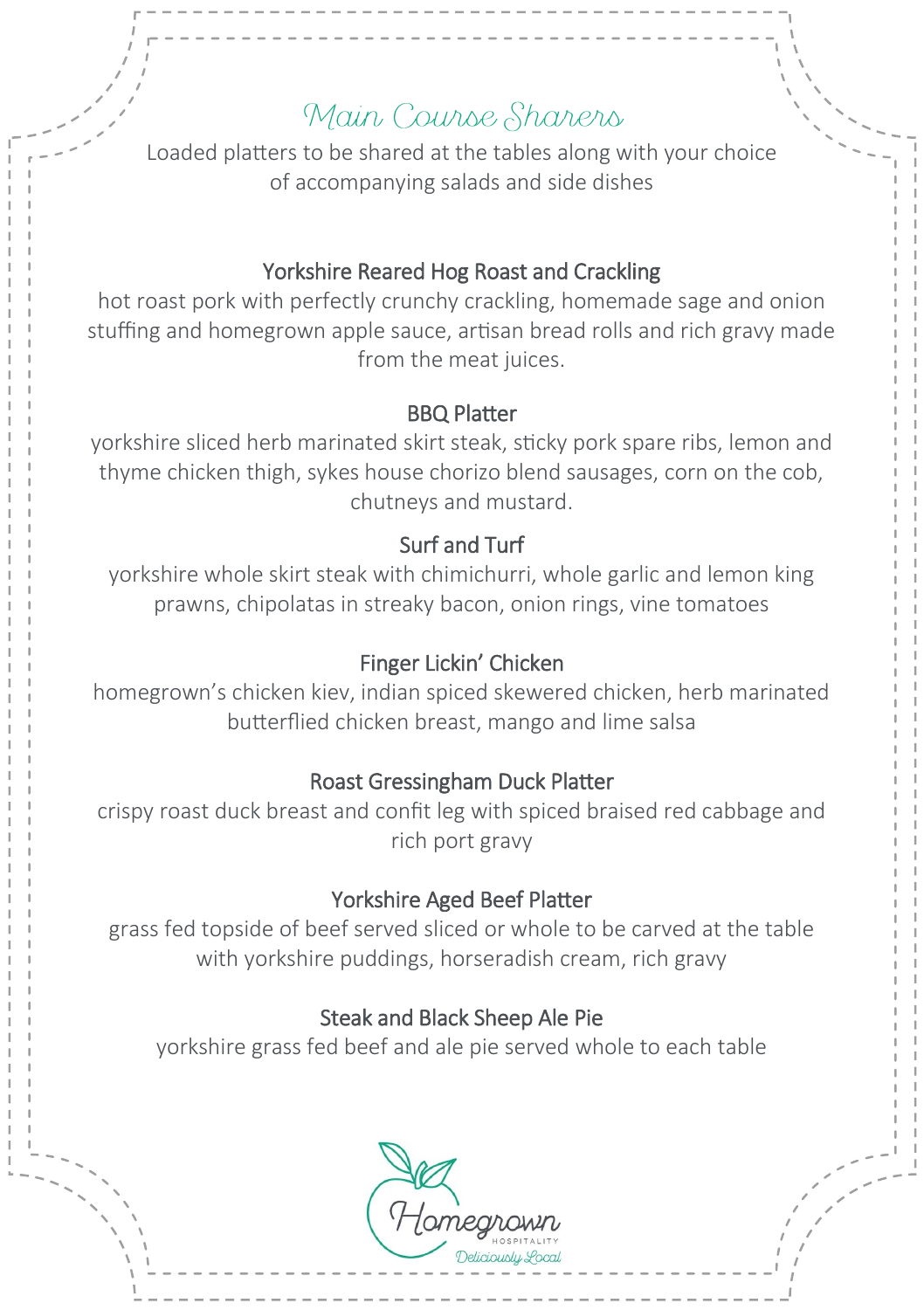#### Farmers Tea Platter

Ham hock terrine, rare roast yorkshire beef, herby sausage roll and summe quiche, yorkshire cheddar and wensleydale, 'proper' chunky chips with skin on cooked in dripping, traditional homemade crunchy coleslaw, dressed green salad with mixed tomatoes, balsamic pickled onions, selection of Yorkshire chutneys and pickles, artisan bread selection

# Vegetarian Main Courses

## Roasted Beetroot and Goats Cheese Tart

sliced roasted beetroot topped with creamy goat's cheese in a homemade short crust pastry case

#### Pepper and Stilton Wellington

roasted and pickled red and yellow peppers with stilton and thyme pate in a homemade flaky pastry case

#### Mac and Gold

our version of macaroni cheese in a rich sauce made from yorkshires own fountain's gold cheddar

### Seasonal Risotto

the best vegetables of the season bound in in creamy rice with a parmesan crisp

## Homegrown Parmigiana

a take on the classic with a rich tomato sauce, aubergines, courgettes and parmesan

### Moroccan Tagine (Vegan)

warming root and seasonal vegetables slow cooked in moroccan spices and served with fruity couscous

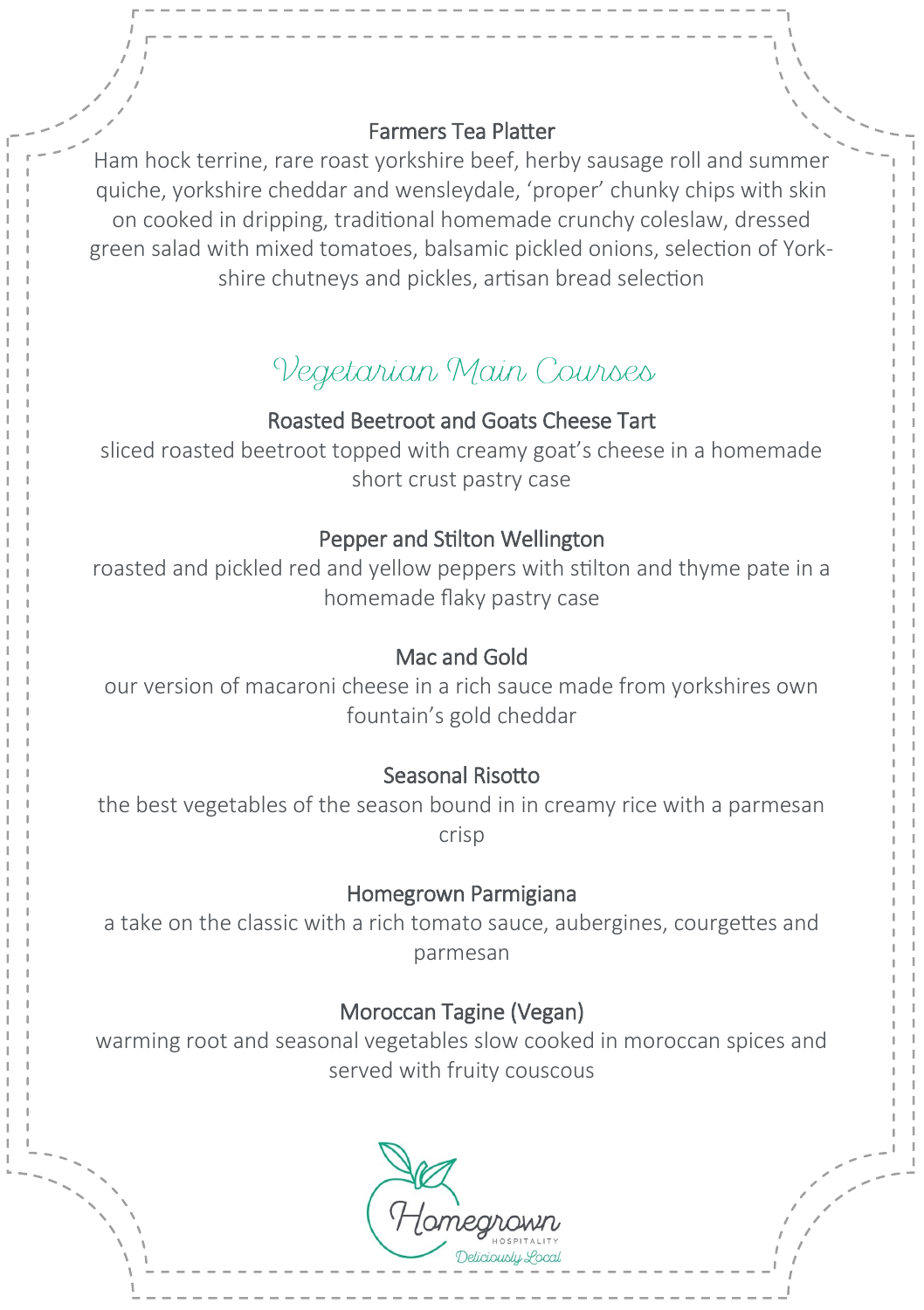## Side Dishes

balsamic-dressed rocket and tomato salad with parmesan and pine nuts mixed leaf, sweet pear and pecorino with pomegranate dressing beetroot, feta and watercress salad with walnuts and honey balsamic glaze crunchy homemade traditional coleslaw mustard-dressed red cabbage, walnut and apple slaw citrus and nutty quinoa superfood salad beef tomato and buffalo mozzarella salad with basil and extra virgin olive oil

> beef dripping roast potatoes herby roast new potatoes 'proper' chunky chips with skin on cooked in dripping fluffy creamed potato butter glazed new potatoes baked sweet potatoes dauphinoise potatoes

> > mixed seasonal vegetables roast herby mediterranean vegetables roasted cauliflower and broccoli with chilli mixed roasted root vegetables buttered peas and savoy cabbage green beans, bacon and parmesan braised red cabbage rich cauliflower cheese homegrown's onion rings